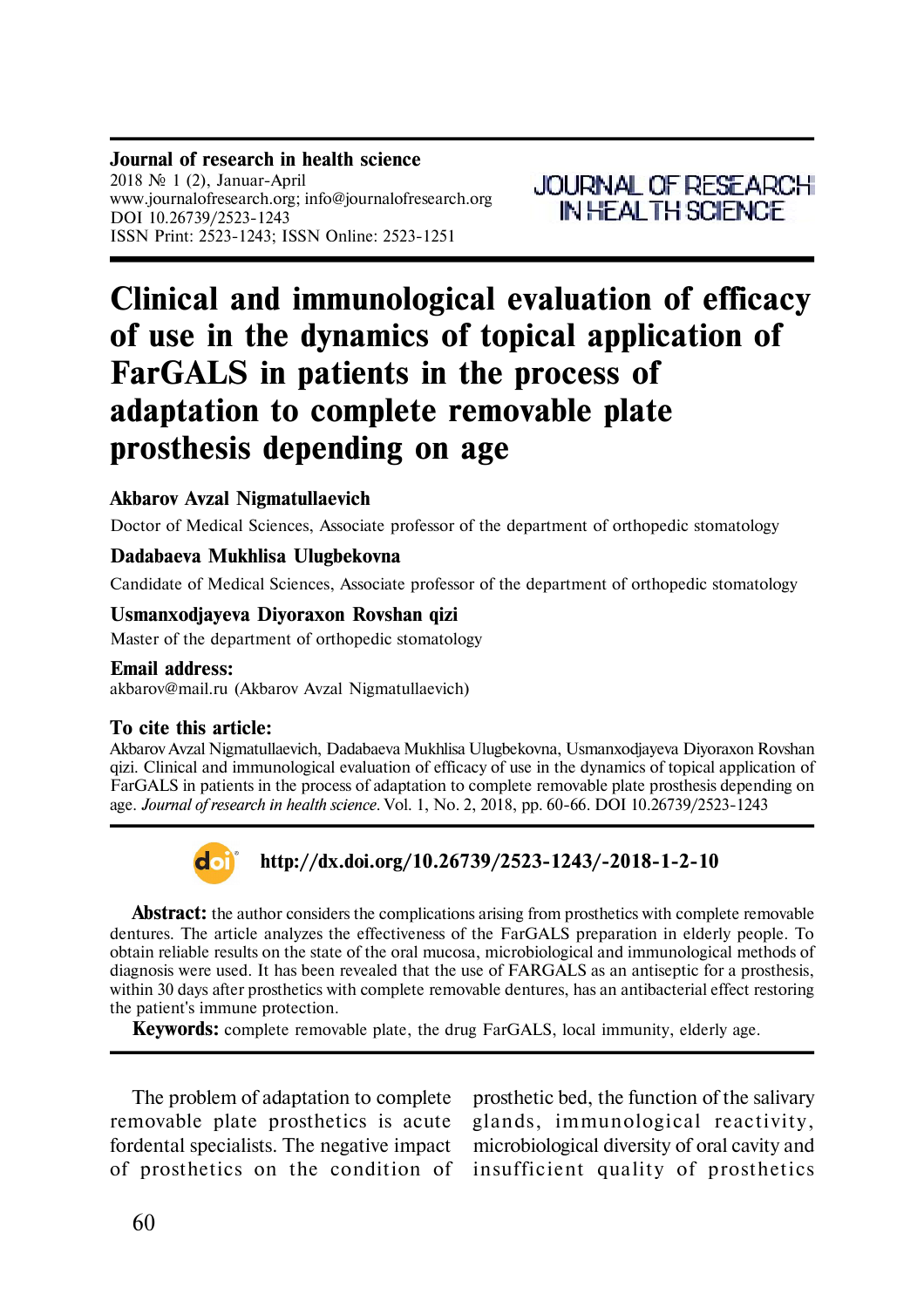manufacture and design features contribute the problem. It is especially relevant to the elderlypatients;at who, along with the complete loss of dental rows, the adaptive capabilities of the body, including the oral cavity, are sharply reduced and do not positively resist the negative effects associated with removable prosthesis.

Unreasonable and uncontrolled use of chemotherapy leads to the formation of strains with resistance to drugs. This can be avoided by using antiseptic drugs that have a broad antibacterial spectrum and do not induce microbial resistance.

Further application of the medicinal forms of antiseptics for topical application is undoubtedly a very promising direction, as it allows to change the nature of the effect on the humoral and cellular inflammation factors in the adaptation period while using complete removable plate prostheses.

The particular interest from the point of view of the use of new medicines forms for the use of complete removable plate prostheses lays in the influence of FarGALS on local immunity and bacteriological parameters of the oral cavity of elderly patients using complete removable plate prostheses and on the process of adaptation to them. (The drug FarGALS is included in the pharmacotherapeutic Group: antiseptic wound-healing agents).

**Patients were divided into the following groups:**

- the first group (1st group - 23, 2nd group-52, 3rd group-45, 4th group-23) -the patients who formed the main group treated with FarGALS.

- the second group (1st group 19, 2nd group-43, 3rd group-37, 4th group-16) -patients who formed the control group, who were treated with the traditional method.

Patients of the main group after the meal and at bedtime performed the processing of removable plate prostheses and during the day 3-4 times rinsed by diluting FarGALS with distilled water 1:4.

At the background of the treatment, immunological and microbiological studies were conducted in dynamics (with admission, after treatment, day 15, after 30 days).

As has been shown in elderly patients with complete absence of teeth, at the seeking orthopedic care, there is a violation of local immunity in the form of deficiency of FAN, FCH, lysozyme, secretory sIgAin the oral cavity, depending on the age aspect. In this connection, it is of interest to study the effectiveness of the current therapy of impaired local immunity in the process of adaptation to removable prostheses, depending on the method of treatment for these body indices. The results of the study are presented in Table 1.

Level of content of local immunity parameters in mixed saliva in patients of the 1st group (from 40 to 59 years) with orthopedic treatment in dynamics.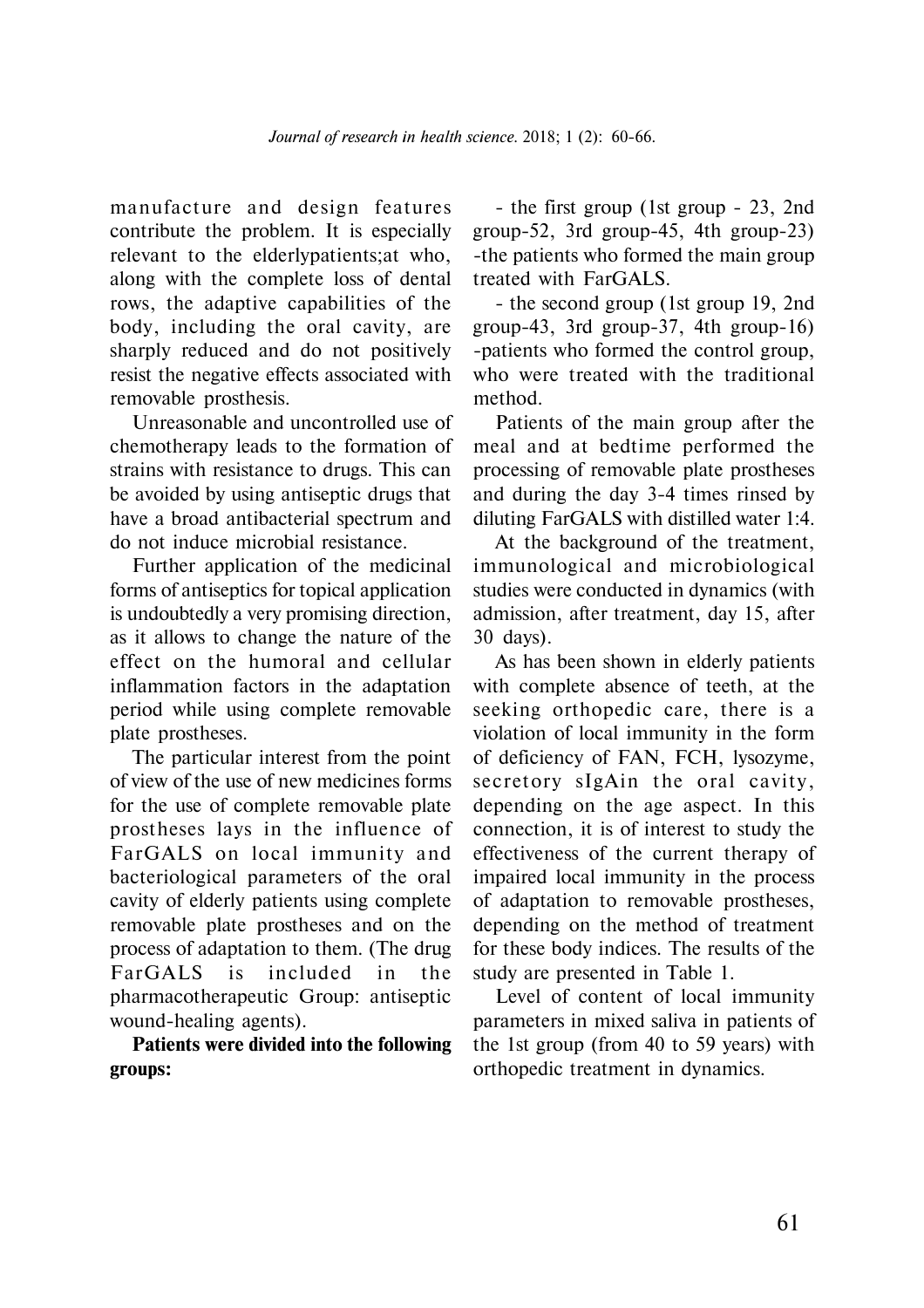Akbarov A.N., Dadabaeva M.U., Usmanxodjayeva D.R. Clinical and immunological evaluation of efficacy of use in the dynamics of topical application of FarGALS in patients in the process of adaptation to complete removable plate prosthesis depending on age

| No.            | Indicators                | <b>Baselines</b> | 15 daysaftertreatment            | 30 daysaftertreatment         |
|----------------|---------------------------|------------------|----------------------------------|-------------------------------|
| Controlgroup   | FAN in $%$                | $52.8 \pm 0.82$  | $54.4 \pm 2.8$                   | $46.6 \pm 2.26$ * •           |
|                | <b>FH</b>                 | $4.06 \pm 0.82$  | $4.12 \pm 0.21$                  | $3.95 \pm 0.17$               |
|                | Lysozyme<br>$mg$ / ml     | $19.3 \pm 0.46$  | $28.8 \pm 0.86$ **               | $19.5 \pm 0.62$ ••            |
|                | SigAug / 1                | $199 \pm 6.0$    | $226 \pm 8.3$ *                  | $188 \pm 9.2$ •               |
| Basic<br>Group | FAN in $%$                | $52.8 \pm 0.82$  | $60.4 \pm 1.9$ ***               | $52.0 \pm 1.24$ •• $^{\circ}$ |
|                | FH.                       | $4.06 \pm 0.82$  | $4.83 \pm 0.19$ ** $^{\circ}$    | $4.28 \pm 0.17$ •             |
|                | Lysozyme<br>$mg$ / ml     | $19.3 \pm 0.46$  | $32.2 \pm 0.90$ ** $\circ$       | $20.4 \pm 0.58$ ••            |
|                | $\frac{\text{SigAug}}{1}$ | $199 \pm 6.0$    | $302 \pm 7.8$ ** $\circ$ $\circ$ | $205 \pm 7.9$                 |

| Table |  |
|-------|--|
|-------|--|

**Note: The reliability of the difference from the original (\*\* - P <0.001 and \* -P <0.05); From the data of 15 days (•• - P <0.001 and • -Р<0.05) and monitoring data (º º - P <0.001 and º - Р<0.05).**

As can be seen from the data of Table 1. In patients of group 1 (from 40 to 59 years a fter the start of traditional therapy), in patients receiving treatment with removable prostheses and oral rinsing, there were insignificant positive shifts in FAN, lysozyme and sIgA values in local immunity on the 15th day of the study and were respectively  $54.9 \pm 1.1\%$ ;  $22.7 \pm 0.83$  mg / ml and  $226 \pm 8.3$  µg/ l. It can be seen that only the lysozyme and sIgA values are significantly higher in comparison with the initial indices (P  $\leq 0.001$  and P  $\leq 0.05$ ), respectively. However, on day 30 of the study, the local immunity indices of the  $1<sup>st</sup>$  group of patients examined were below the normative value.

A very different picture was observed in Group 1 patients (from 40 to 59 years after initiation of therapy (local treatment by FarGALS) on the day 15.a significant increase was observedon the part of the phagocytic index of neutrophils: if in the given group, on admission, the FAS was averaged  $52.8 \pm 0.82\%$ , in the process of treatment with FarGALS, this index averaged  $60.4 \pm 1.9\%$  and the number of positive samples normalized, these values were significantly higher in relation to the parameters before treatment  $(P \le 0.001)$ and the control group  $(P \le 0.05)$ . However, at the FN of neutrophils derived indicators have not changed significantly in the first group of patients throughout the study and the number of positive samples in 30 days was equal to 26.1%.

Application of FarGALS drug in the patients of the main group led to the activation performance of lysozyme and sIgA content in the saliva of patients. At the patients aged 40 to 59 years, baseline activity of lysozyme and sIgA were 19.0  $+$  0,46mg / ml and 199  $+$  6.0 g / 1, whereas after use of FarGALS preparation for rinsing the mouth lysozyme activity and sIgAincreased sharply and correspondingly was 32.2 + 0.9 mg / ml and 302 +7.5μg/ l, the differences were statistically significant compared to the initial values of the control groups  $(P \le 0.001)$ , respectively. The NWP indicators also normalized. After adaptation to removable dentures by 30th day, these indicators came close to the initial indicators.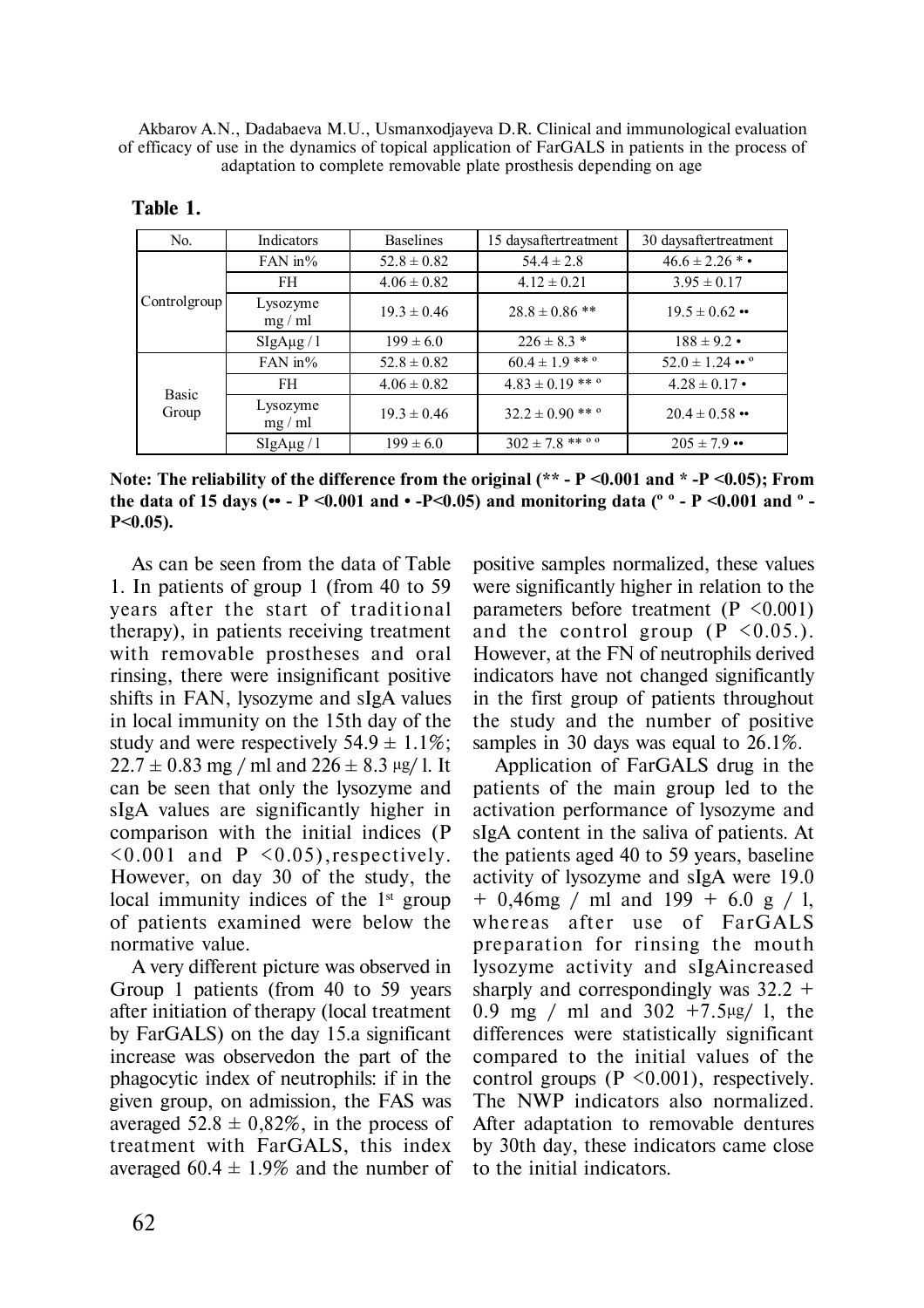At the patients from 60 years to 74 FAN content and lysozyme before and after using traditional mouthwash increased after 15 days, respectively, was  $48,5 \pm$ 0,78% and  $51.9 \pm 1.1\%$ ; 17.3  $\pm$  0.53 and  $22.7 \pm 0.83$  mg / ml (P < 0.05 and P <0.001), the differences are statistically significant (Table 4.). NWP was 20.9% and 13.9% in the group. It revealed significant shifts reliable indicators from the FF and sIgA oral cavity after 15 days

 $(P> 0.05)$ , respectively, and found significantly higher NWP (27.9% and 30.2%). in other words, after 15 days at 43/13patients local immunity of the oral cavity In the 2nd group after using the traditional mouth rinse is weakened.

The level of local immunity in the mixed saliva of the patients of the group 2 (60 to 74 years) in orthopedic treatment in the dynamics.

| No.            | Indicators                | <b>Baselines</b> | 15 daysaftertreatment                  | 30 daysaftertreatment                                           |
|----------------|---------------------------|------------------|----------------------------------------|-----------------------------------------------------------------|
| Controlgroup   | FAN in $%$                | $48.5 \pm 0.78$  | $51.9 \pm 1.1$ *                       | $45.2 \pm 1.31$ *                                               |
|                | FH                        | $3.68 \pm 0.07$  | $3.92 \pm 0.12$ *                      | $2.81 \pm 0.17$ ** ••                                           |
|                | Lysozyme<br>$mg$ / ml     | $17.3 \pm 0.53$  | $22.7 \pm 0.83$ **                     | $15.6 \pm 0.75$ ••                                              |
|                | $\frac{\text{SigAug}}{1}$ | $180 \pm 8.9$    | $200 \pm 5.8$                          | $167 \pm 4.56$ ••                                               |
| Basic<br>Group | FAN in $%$                | $48.5 \pm 0.78$  | $55.1 \pm 1.2$ ** $^{\circ}$           | $49.7 \pm 1.9$ •                                                |
|                | FH                        | $3.68 \pm 0.07$  | $4.12 \pm 0.13$ **                     | $3.76 \pm 0.09 \cdot 80$                                        |
|                | Lysozyme<br>$mg$ / ml     | $17.3 \pm 0.53$  | $25.7 \pm 0.88$ ** °                   | $19.6 \pm 0.57 \cdot \cdot \cdot \cdot$ <sup>o</sup>            |
|                | $\frac{\text{SigAug}}{1}$ | $180 \pm 8.9$    | $238 \pm 4.5$ ** $^{\circ}$ $^{\circ}$ | $192 \pm 5.6 \cdot \cdot \cdot$ $\cdot$ $\cdot$ $\cdot$ $\cdot$ |

**Table 2.**

**Note: The reliability of differences from baseline (\*\* - P <0.001 and \* -P <0.05); Data from 15 days (•• - P <0.001 • -P <0.05) and control data (º º - P <0.001 º -P <0.05).**

As shown by the results of studies (table 2) after 30 days of continuous use of complete removable dentures, despite the fact that patients regularly rinsed the mouth and dentures with conventional rinse oral fluid, a significant decrease in the level sIgA- 12.1% , reduced lysozyme activity - 11.7%, FAH - 15.8%, and the FF of 21.7% in saliva are reported compared with the control data.

At patients of the main groups by rinsing oral cavity and processing complete dentures with "FarGALS" positive local immunity changes are marked.After 15 days after the professional oral hygiene and the processing of dentures with "FarGALS"

thelevel of local immunity (FAN, the FF, lysozyme and sIgA) in all patients was increased. And correspondingly, the average indices for the group was  $55.1 \pm$ 1.1%;  $4.12 \pm 0.13$ ;  $25.7 \pm 0.88$ mg / ml and  $238 \pm 4.5$  mkg / 1, the differences are statistically significant  $(P \le 0.001)$ , respectively, with the baseline level. And the number of positive probes was only for the FAN and FP indicators 11.6%. With other words 88.4% of the surveyed subjects normalized. We also note that on the 15th day of the study, the local immunity indices (FAN, FCH, lysozyme and sIgA) in patients within the 2-group (from 60 to 74 years) were significantly higher in comparison with the indices of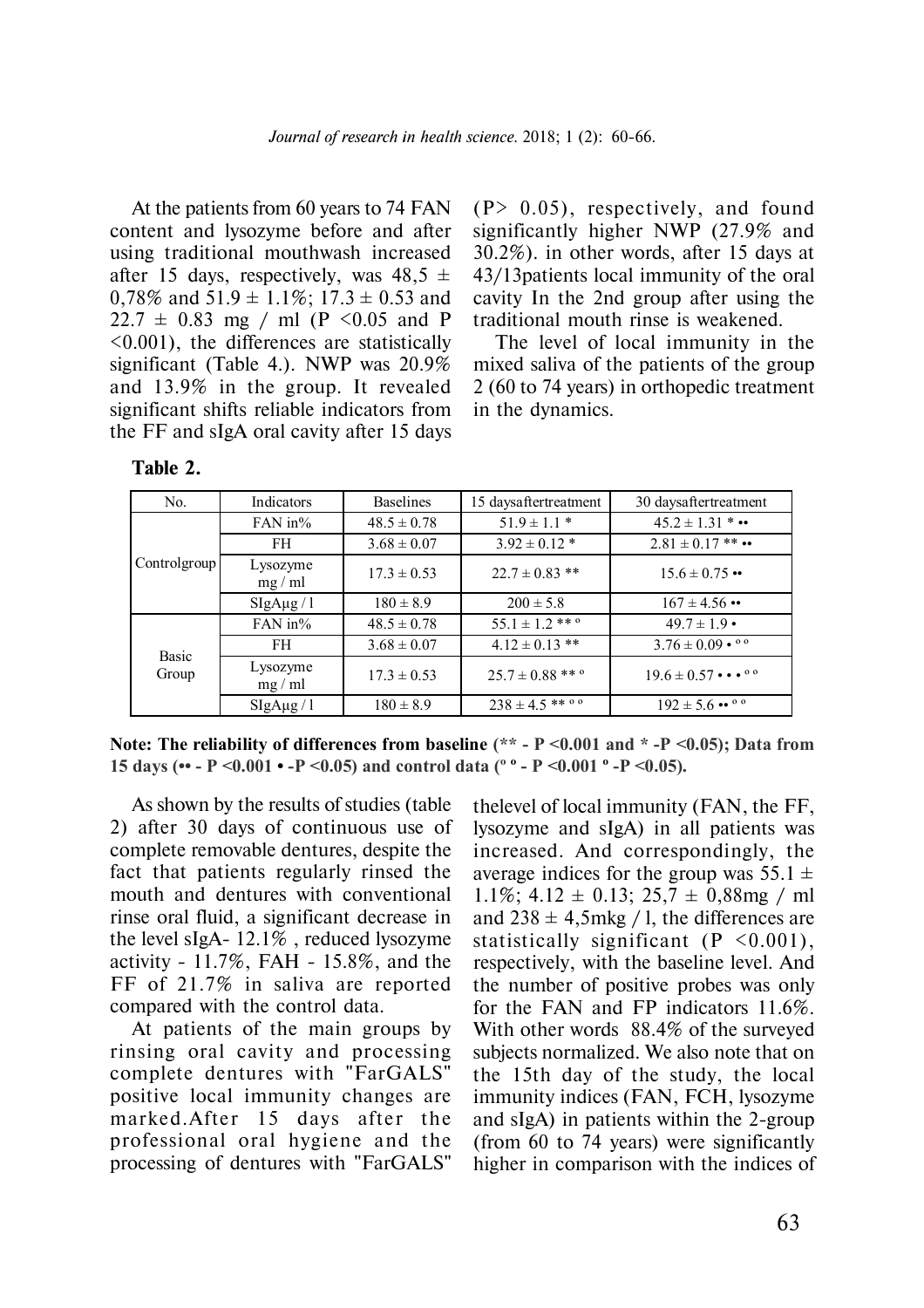Akbarov A.N., Dadabaeva M.U., Usmanxodjayeva D.R. Clinical and immunological evaluation of efficacy of use in the dynamics of topical application of FarGALS in patients in the process of adaptation to complete removable plate prosthesis depending on age

patients in group 1 (P  $<0.05$ , P  $<0.05$ ,  $P \leq 0.001$  and  $P \leq 0.001$ ), respectively. On the 30th day, these indicators decreased and were within the initial values.

Indices of local immunity (FAN, FCH, lysozyme and sIgA) in patients of senile age (from 75 to 90 years) with

**Table 3.**

orthopedic treatment in dynamics are given in Table 3.

Level of content of local immunity parameters in mixed saliva in patients of Group 3 (from 75 to 90 years) with orthopedic treatment in dynamics.

| No.     | Indicators      | <b>Baselines</b> | 15 daysaftertreatment         | 30 daysaftertreatment                          |
|---------|-----------------|------------------|-------------------------------|------------------------------------------------|
| Control | $FAN$ in%       | $45.5 \pm 0.90$  | $47.1 \pm 1.21$               | $41.0 \pm 1.85$ *•                             |
|         | FH              | $3.23 \pm 0.1$   | $3.61 \pm 0.13$ *             | $2.75 \pm 0.18$ * ••                           |
|         | Lysozymemg / ml | $16.6 \pm 0.53$  | $20.3 \pm 0.39$ **            | $14.5 \pm 0.78$ * ••                           |
|         | SigAug / 1      | $169 \pm 3.2$    | $185 \pm 8.3$                 | $156 \pm 4.2$ •                                |
| Basic   | $FAN$ in%       | $45.5 \pm 0.90$  | $51.9 \pm 1.51$ ** $^{\circ}$ | $46.1 \pm 1.41$ $\cdot \cdot$ $^{\circ}$       |
|         | FH.             | $3.23 \pm 0.1$   | $3.94 \pm 0.12$ ** °          | $3.76 \pm 0.17$ <sup>oo</sup>                  |
|         | Lysozymemg / ml | $16.6 \pm 0.53$  | $21.7 \pm 0.52$ ** °          | $17.5 \pm 0.81 \cdot \cdot \cdot$ <sup>o</sup> |
|         | SigAug / 1      | $169 \pm 3.2$    | $196 \pm 5.2$ *               | $167 \pm 4.7$ ••                               |

**Note: The reliability of differences from baseline (\*\* - P <0.001 and \* -P <0.05); Data from 15 days (•• - P <0.001 • -P <0.05) and control data (º º - P <0.001 º -P <0.05).**

As can be seen from the data given in Table 3 in patients of group 3 (from 75 to 90 years), after traditional therapy (with the processing of removable prostheses and rinsing the oral cavity) on the side of local immunity, the heterogeneous responses of FAN, lysozyme and sIgA were observed on the 15th day of the study . It can be seen from the table that in all patients only the indices of FC and lysozyme increased insignificantly. And accordingly, the average indices for the group were  $3.23 \pm 0.1$  and  $16.6 \pm 0.53$ mg / ml and above  $3.61 \pm 0.13$  and  $20.3$  $\pm$  0.39 mg / ml, the differences are statistically significant in comparison with initial indices (P  $\leq$  0.05 and P  $\leq$  0.001). With NWP decreased by 54.8% and 32.9 to 35.4 and 18.3%. From the side indicators FAN and sIgA on the 15 day study significant positive changes in comparison Baseline not detected  $(P > 0.05)$ . respectively. In the course of traditional treatment on the 30th day of the study, the local immunity indices significantly decreased in comparison with the baseline and control group parameters ( $P \le 0.001$ ) and a sharp increase in NWP to (48.8, 57.3, 46.3 and 51.2%), respectively were observed. Apparently, with the aging of the organism and the insufficiency of individual links of nonspecific immunity and the weakness of the controlling parts of the immune system in patients of senile age, a sharp decrease in the response of local immunity to the inflammatory process of the oral cavity occurred after removal of removable prostheses.

In patients of senile age, the main groups when treating the oral cavity and rinsing complete removable dentures with FarGALS, a positive shift of changes in local immunity is noted 15 days after orthopedic treatment. The level of local immunity (FAN, FCH, lysozyme and sIgA) in all patients significantly increased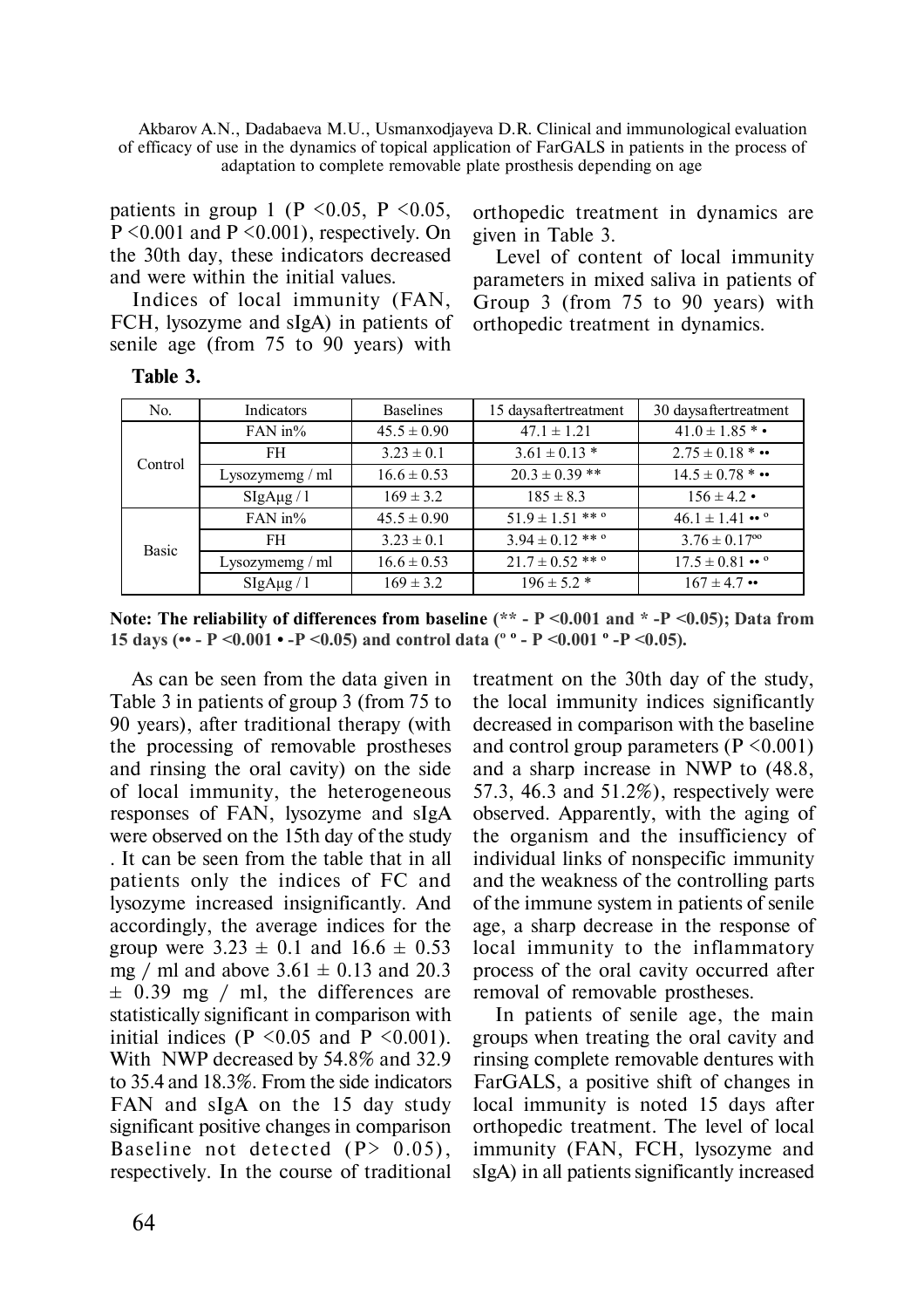$(P \leq 0.001)$ , respectively, compared with baseline. Moreover, the number of positive probes also decreased and amounted to an average of the group (26.6, 35.6, 24.4 and 31.1%). In other words, in 2/3 of the patients after the treatment, local immunity parameters were restored. After adaptation to removable dentures by 30th day, these indicators approached the initial values.

Thus, when studying the dynamics of the values (FAN, FCH, lysozyme and sIgA) of these indices, it was shown that in patients in the main group, after the use of the FarGALS drug in orthopedic practice, there was a significant increase, in contrast to the comparison group, local immunity in all examined groups, which suggested a positive effect of FarGALS on local immunity. Despite extremely unfavorable conditions for the functioning of the tissues of the prosthetic bed, the use of FarGALSresulted in positive effects, that led to the preservation of the initial level of local immunity and the clinical effect after the application of prostheses. Whereas with traditional orthopedic treatment, this indicator significantly worsened after the application of prostheses, with further aggravation of this negative effect over time. It should be noted that the most pronounced differences between the patients of the observation and

comparison groups were noted in the early period, that is, up to 15 days of treatment. An increase in the local immunity index indicates the activation of nonspecific immune defense of the oral cavity in patients of the main group. The increase in FAN and FF indicates a response to pathogenic microorganisms, which are noted in patients with complete absence of teeth. FAN and FF in the observed patients of the main group decreased by 30th day, which indicates the relief of inflammation.

In our opinion, antibacterial and antiinflammatory properties of the drug FarGALS directed against the risk of pathogen attachment and appearance of inflammation in the oral cavity. As a result, optimal conditions are created to stimulate the activity of neutrophilic leukocytes and macrophages, which leads to the destruction of pathogens of inflammatory surfaces, intensive filling of the mucosal defect. The absence of an irritant effect on the mucous retains its integrity.The intact mucosa, especially the tissues of the prosthetic bed, is an important source of the epithelial layer covering erosion: the microenvironment activates a sufficient number of viable cells that activate healing, thereby guaranteeing the preservation of the oral microbiocenosis.